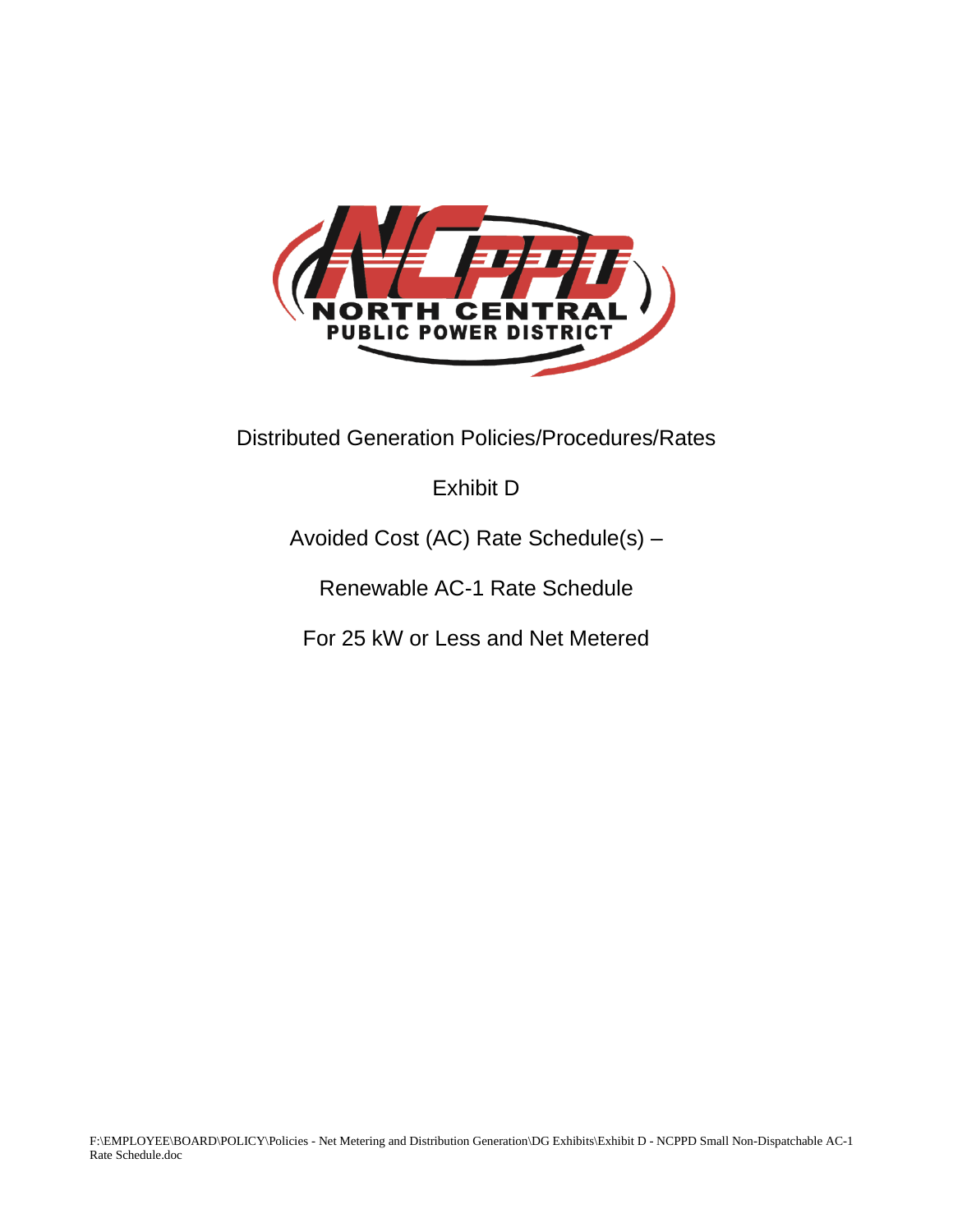Distributed Generation Policies/Procedures/Rates Exhibit D Avoided Cost Rate Schedule(s) – Renewable AC-1 Rate Schedule for 25 kW or Less and Net Metered Page 1 of 4

# **NORTH CENTRAL PUBLIC POWER DISTRICT Renewable AC-1 Rate Schedule**

For 25 kW or Less and Net Metered

## **Effective: For service rendered on and after May 24, 2010**

**SECTION 1 - APPLICABILITY.** This Renewable AC-1 Rate Schedule applies to North Central Public Power District ("NCPPD") Customers that own and operate a Renewable Distributed Generation (DG) Facility that is located on the Customer's premises at a single location, that has an aggregate nameplate rating of 25 kW or less, is interconnected and operates in parallel with the NCPPD's existing facilities, and is measured by NCPPD at a single metered facility located generally at the immediate interconnection point of the Customer's generating facility and is eligible for net metering.

**SECTION 2 - AVAILABLITY.** This service shall be available to Customers of NCPPD who agree to the requirements of this tariff and who currently have valid Energy Purchase and Interconnection and Service Agreements with NCPPD. The availability is also subject to the District limit as described in Nebraska Revised §Statute 70-2003 (5).

## **SECTION 3 - DEFINITIONS**

- A). "Customer" Any person, firm, association, or corporation, public or private, that purchases or is eligible to purchase electric power and energy from the interconnected electric system of NCPPD.
- B). "Generation" The output from the DG Facility installed and owned by the Customer and from which any excess generation above the Customer's on-site requirements is being purchased by NCPPD.
- C). "Point of Delivery" That point where the Customer delivers power and energy for receipt by NCPPD identified as DG Operator Point of Delivery on Exhibit A to the Interconnection and Service Agreement between the Customer and NCPPD.
- D). "DG Facility" All systems, equipment, facilities and other items comprising or necessary to produce, operate, and maintain the Customer's generation, which includes obtaining and delivery of fuel, and the generator systems.
- E). "Metering Equipment" All equipment used to meter the amount of electrical power and/or energy delivered from NCPPD to the Customer, the amount of electrical power and/or energy delivered from the DG Facility to the NCPPD system, and when deemed appropriate by NCPPD, the amount of total DG Facility generation.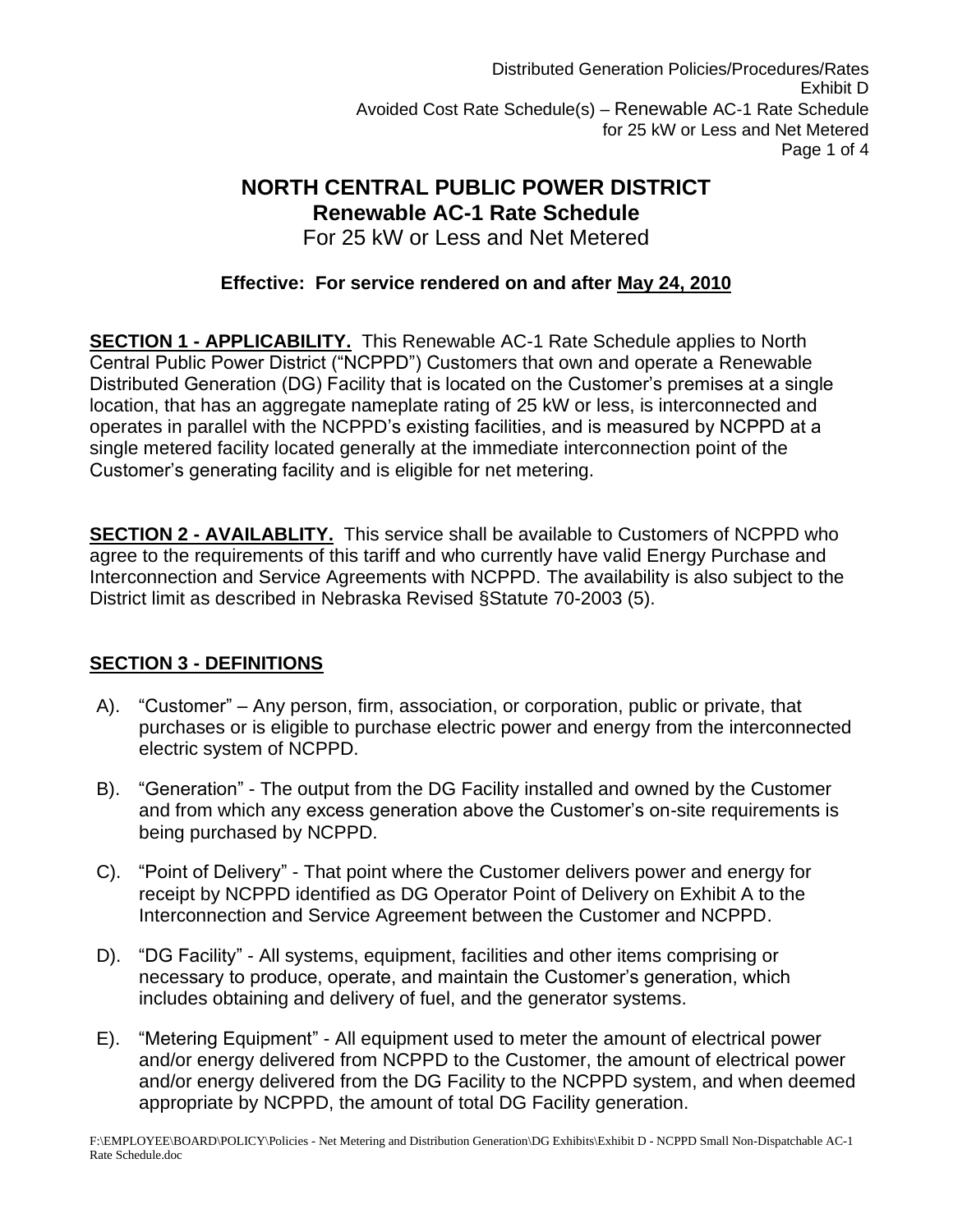- F). "Point of Measurement" That point(s) where the amount of electrical power and/or energy delivered from NCPPD to the Customer, the amount of electrical power and/or energy delivered from the DG Facility to the NCPPD system and the amount of DG Facility generation are metered, as identified on Exhibit A to the Interconnection and Service Agreement between the Customer and NCPPD.
- G). "Compensation Period" Any calendar month. In the event of a billing for a fraction of a Compensation Period, NCPPD shall make a proportionate adjustment of the compensation for such Compensation Period. Compensation will be remitted on a monthly basis.
- H). "Measured Energy" The number of kilowatts (kW) delivered at any point during any clock hour as measured by kilowatt-hour (kWh) metering equipment.
- I). "Summer Season" The Billing Periods June through September.
- J). "Winter Season" The Billing Periods October through May.
- K). "Interconnection Service Agreement" The Agreement executed by the Customer and NCPPD that specifies the interconnection requirements and facilities necessary for service to be provide to DG Operator.
- L). "Energy Purchase Agreement" This Agreement executed by the Customer and NCPPD that specifies the conditions and parameters under which NCPPD will purchase the output of the facility owned by the DG Operator.
- M). "Avoided Costs" The generation and/or purchased power costs that NCPPD avoids and/or receives compensation from NEG&T and Municipal Energy Agency of Nebraska (MEAN) as a result of purchasing the output of a Distributed Generator. Avoided Costs may include energy and/or capacity.
- N). "Renewable Distributed Generation (or Generator)" A generator(s) that cannot run on the owner's command. Such generator generally has no fuel storage or requires an auxiliary steam-consuming process to be operating in order to generate. Examples include certain cogeneration installations, wind, and photo voltaic generators.

#### **SECTION 4 - SERVICE CONDITIONS**

A). The Customer agrees to sell and deliver to NCPPD, and NCPPD agrees to purchase, such electric output of the Customer's electric generator which exceeds the on-site requirements of the Customer. For electric energy sold and delivered to NCPPD, NCPPD agrees to reimburse the Customer, either through a credit on a future invoice

F:\EMPLOYEE\BOARD\POLICY\Policies - Net Metering and Distribution Generation\DG Exhibits\Exhibit D - NCPPD Small Non-Dispatchable AC-1 Rate Schedule.doc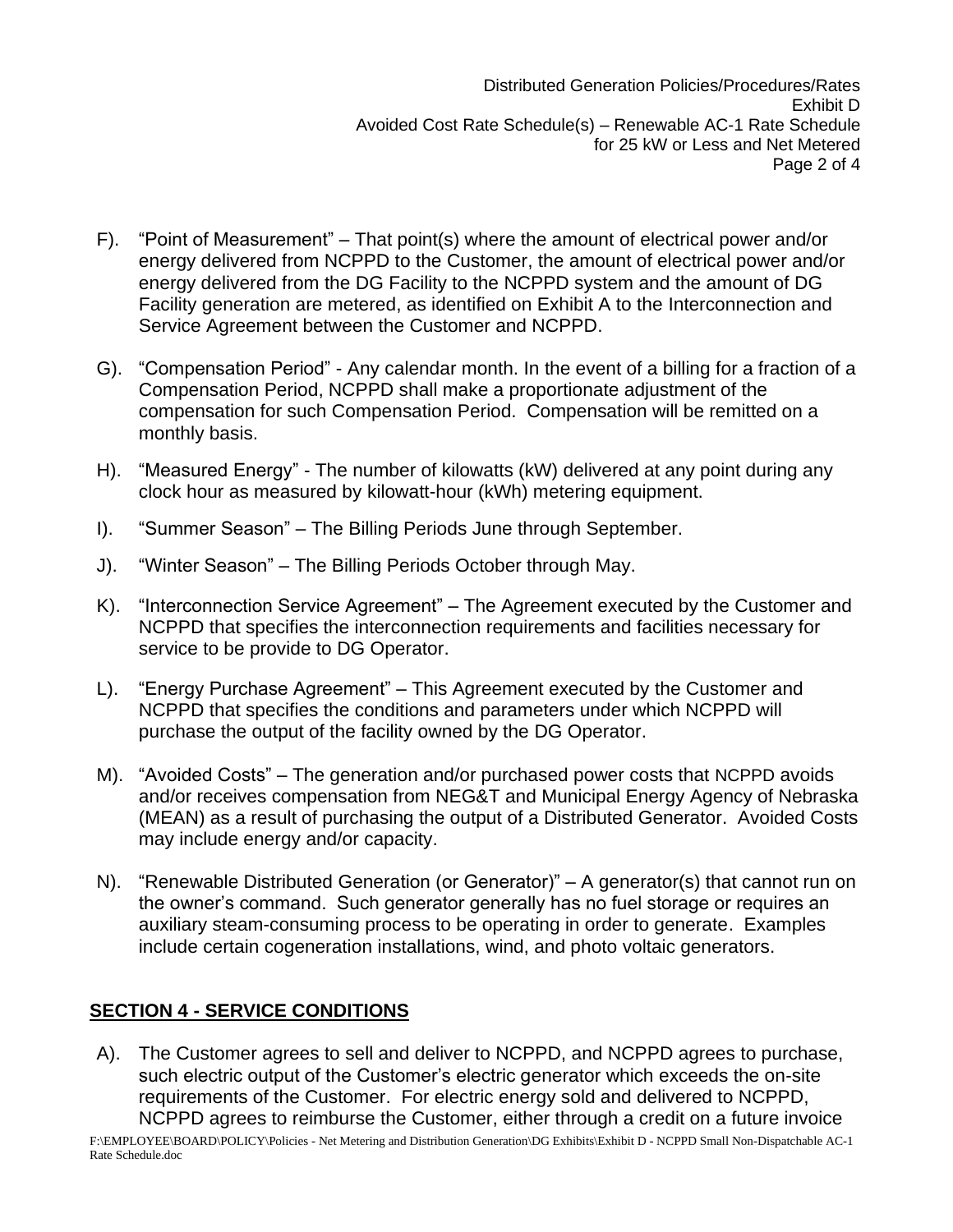to the Customer or by means of a direct payment from NCPPD to the Customer, an amount equal to the calculated avoided cost as outlined in the Monthly Compensation section of this Renewable AC-1 Rate Schedule.

- B). The Customer is solely responsible for all costs associated with its facility, for all costs related to construction or system studies for the facility, for all costs related to any Customer-initiated modifications to the facility, for all maintenance cost of the facility and for all costs related to any modifications to the facility that may be required by NCPPD for purposes of safety and reliability.
- C). A Customer's DG facility shall meet all applicable safety and performance standards established by the National Electrical Code, the Institute of Electrical and Electronics Engineers and qualified independent testing laboratories.
- D). The Customer shall, at its expense provide lockable switching equipment capable of isolating the DG facility from NCPPD's system. Such equipment shall be approved by NCPPD and shall be accessible by NCPPD at all times.
- E). NCPPD shall not be liable directly or indirectly for permitting or continuing to allow an attachment of a DG Facility, or for the acts or omissions of the Customer that causes loss or injury, including death, to any third party.
- F). NCPPD shall have the right to disconnect the facility from NCPPD's supply at the disconnect switch, at its sole discretion, when necessary to maintain safe electrical operating conditions, or if the facility, at any time, adversely affects the operational integrity of NCPPD's service to the Customer or other Customers.

#### **SECTION 5 - MONTHLY COMPENSATION**

Rates for such compensation will be set annually in January based on NCPPD's year-end line loss and will remain in effect for the full calendar year.

Generated Energy (For customers that are served wholesale power from Nebraska Public Power District, (NPPD)

| Per Measured Kilowatt-hour (kWh) of Energy Generated |          |               |          |  |  |  |
|------------------------------------------------------|----------|---------------|----------|--|--|--|
| Energy Season:<br>Wind                               |          | Photo-Voltaic | Methane  |  |  |  |
| Summer                                               | \$.04335 | \$.04958      | \$.03936 |  |  |  |
| Winter                                               | \$.03598 | \$.04568      | \$.03950 |  |  |  |